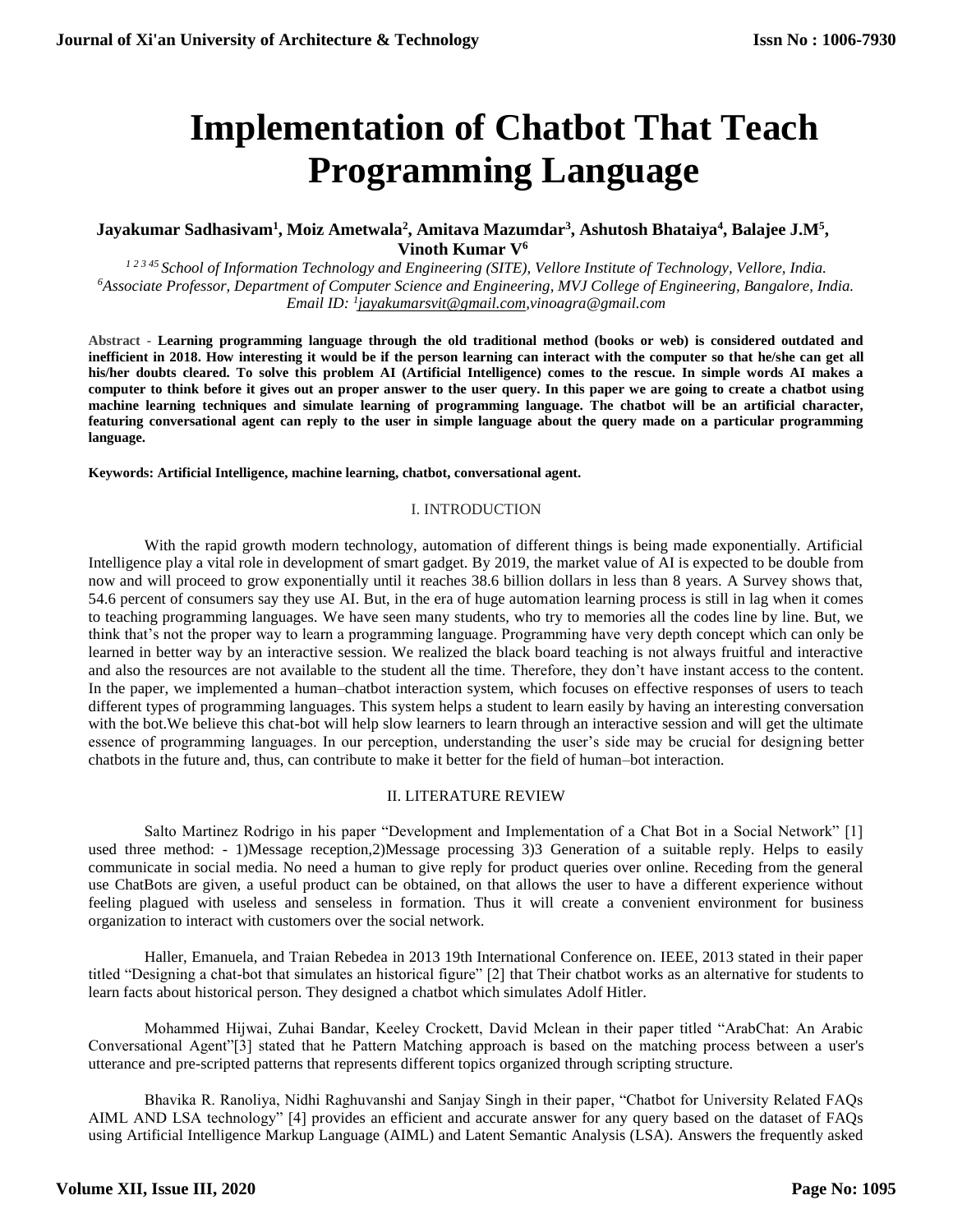questions. Welcome and other greeting messages are responded with the aiml and rest of the queries are handled by LSA

Hanjong CHOI,Takeshi HAMANAKA in their paper, provides an efficient and accurate answer for any query based on the dataset of FAQs using Artificial Intelligence Markup Language (AIML)[5] and Latent Semantic Analysis (LSA). Technology not mentioned users take a long time to understand each electric appliance. To solve this problem, we propose an interactive product instruction system using a chatbot. It saves the time of user by interactively giving instruction on how to use a particular electronic device

AM Rahman Abdullah Al Mamun, Alma Islam in their paper titled "Programming challenges of chatbot: Current and future prospective Describes the Challenges faced by Chatbot Technology"[6] stated,chatbot needs to provide vast logic and linguistic resources which are input, output and entities phrases. Chatbot with complex queries handling need high attention in using singular and plural forms, need to take care of synonyms, hyponyms, and finally, the sentimental analysis should be done carefully.

N T Thomas Amrita Vishwa Vidyapeetham University in their paper titled "An e-business chatbot using AIML and LSA"[7] stated that, AIML AND LS technology provides quick response to customer and also provide a sufficient time to customer service provider to give proper solution of problem improves the customer service

## III. PROPOSED WORK

We have seen chatbot simulates historical figure to improving customer service all the way to teaching a new language. So how about chatbot teach a programming language. Here comes advance ProgBot.



Figure 1. (a) Loading Screen (b) Menu of ProgBot (c) User Manual of ProgBot

Updated Progbot can teach Programming language in new effectively and in interactive manner. For beginners who don't know where to start from the new version will still be helpful to them in advance way and can ask the chatbot to start the lesson and it will automatically start will basic and slowly move to more complex things [8]. New updation of the chatbot includes support for new emerging languages such as python and c++. A drop-down menu is introduced to select any language at any point of time. After learning a topic user can take quiz based on that topic and user progress will be saved in database next time he / she plays can view their last score and improve it. Chatbot makes life easier for beginner learning programming language [9]. It will feel more like teacher teaching you in class room, any queries can be asked to the chatbot and receive instant answer of the question.

It will not be useful for just beginners but also for the person who know the programming in prior and want to brush it up. It will be beneficial to the person who works on that programming language every day or quite often with multiple languages [10]. In practical scenario developers face the problem of remembering the syntax of programming language as today's industry demand for multiple language and it become difficult to remember each and every syntax of all programming language. In such situations Advance Progbot can play a vital role as the user can directly interact with the bot and get the syntax of that program along with the example of any language which will save time of searching on internet or reading the documentation [16-20].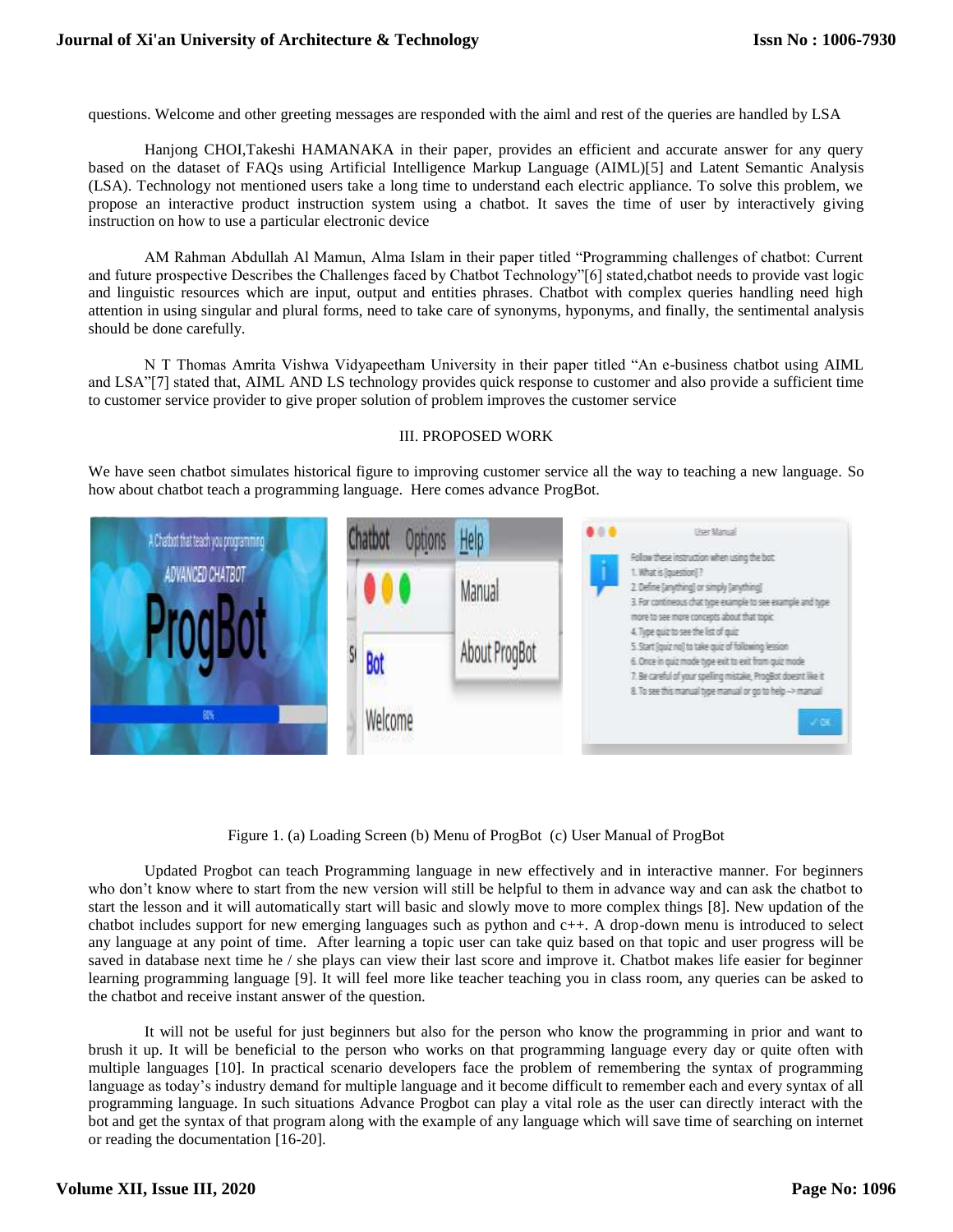

Figure 2. Welcome Screen of ProgBot

Advance Progbot works offline and is based on the original documentation of the programming language thus provide the genuine result in effective way. User has to enter the query and it will give you reply with definition, syntax.



Figure 3. Flowchart

Figure 3 shows how the chatbot works and how the user query is processed and it generate the result.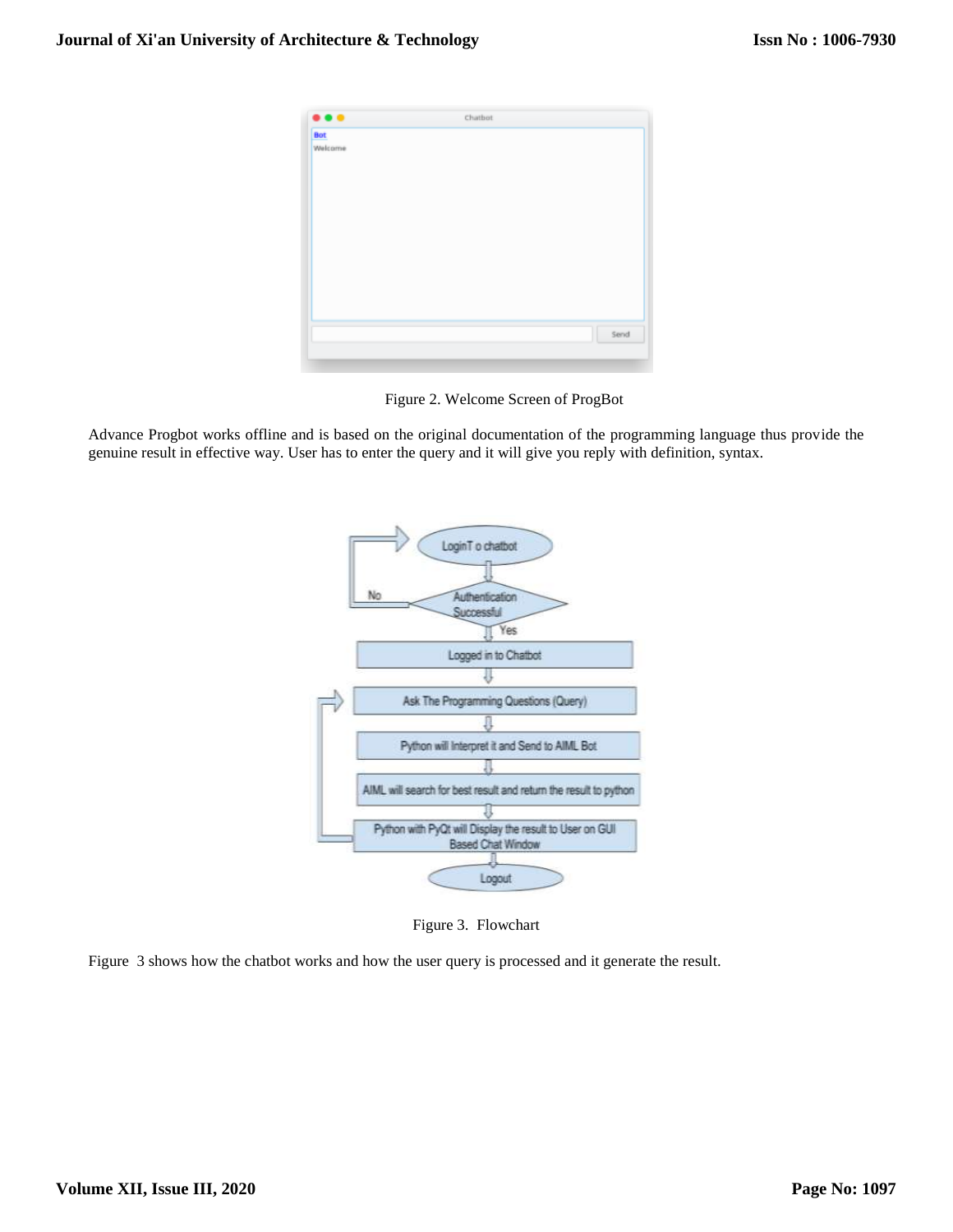

Figure 4. Entity relationship diagram



Figure 5. Activity diagram for complete workflow



Figure 6. (a) Continuous chat (b) Continuous chat 2

Features of ProgBot include the Login module which ensures the security of user data and also helps to maintain the session information of particular user so that we can easily track user performance and its information that is stored in database. ProgBot has feature of Teaching a module as a chapter so user can continue their learning when they log in back. It can take quiz also which can check whether you have understood the programming language or not. And gives you score also and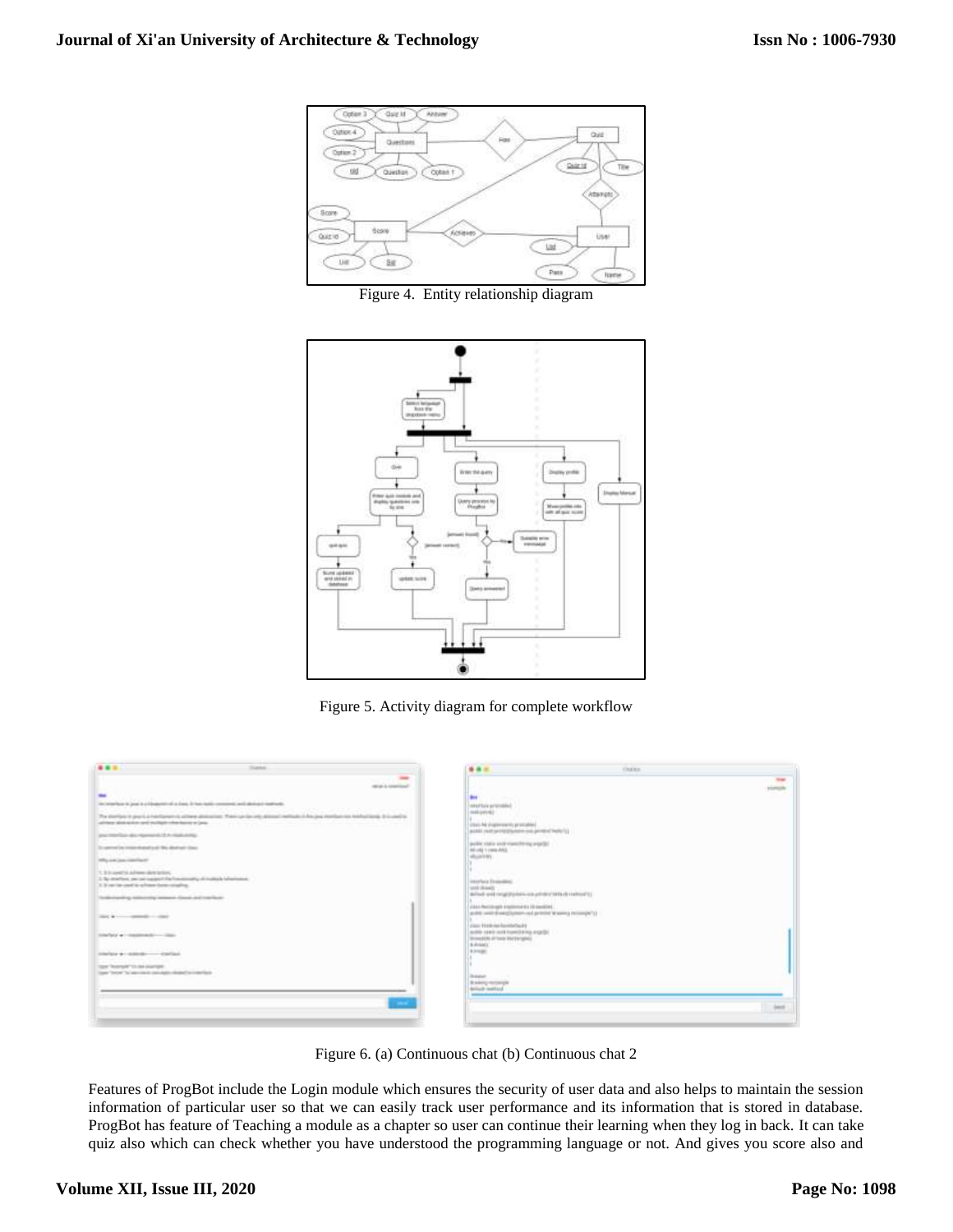save it to database. This makes progBot more interactive as user can see their progress and motivate to learn more. All these features make Advance ProgBot more interactive and enhanced piece of technology that can help enthusiastic learner to learn about different programming language in the best possible way. Another neat feature of ProgBot is continuous chat option, it keeps in memory what was the previous asked questions and answer the follow up questions.

| Bob <sup>1</sup>                                                                                                                                                                                      |                                                                                                                                                                                                                                                                                                                                                                          |
|-------------------------------------------------------------------------------------------------------------------------------------------------------------------------------------------------------|--------------------------------------------------------------------------------------------------------------------------------------------------------------------------------------------------------------------------------------------------------------------------------------------------------------------------------------------------------------------------|
|                                                                                                                                                                                                       | Multiple information is not supported through class in just but it is provided by it include, only if                                                                                                                                                                                                                                                                    |
| <b>TRANSPORT COMPANY</b>                                                                                                                                                                              | The land Traced Templa Perfect Different Detector of the print of the Register of the Company of the United States and Chief and Detector of Company Perfect of the States and Company Perfect of Company Perfect of Company P<br>supported to case of interface because there is no aronapoly at implementation is provided by the implementation claim. Not experience |
| <b>Installation Projectables</b>                                                                                                                                                                      |                                                                                                                                                                                                                                                                                                                                                                          |
| wood university.<br>90                                                                                                                                                                                |                                                                                                                                                                                                                                                                                                                                                                          |
| confare threatbox.                                                                                                                                                                                    |                                                                                                                                                                                                                                                                                                                                                                          |
| wed prives.                                                                                                                                                                                           |                                                                                                                                                                                                                                                                                                                                                                          |
|                                                                                                                                                                                                       |                                                                                                                                                                                                                                                                                                                                                                          |
| Alasy Tayid Interfaced Intrataments Princatile, Monealrian<br>(additional primary promotion and loss of the<br>(edit state watchwatched wards)<br>Tweld-war-Easier Folds 1 more Trianth-tranffavor/81 |                                                                                                                                                                                                                                                                                                                                                                          |
| <b>INSURANCE</b><br>an T                                                                                                                                                                              |                                                                                                                                                                                                                                                                                                                                                                          |
|                                                                                                                                                                                                       |                                                                                                                                                                                                                                                                                                                                                                          |
|                                                                                                                                                                                                       |                                                                                                                                                                                                                                                                                                                                                                          |
| <b>HORACE</b>                                                                                                                                                                                         |                                                                                                                                                                                                                                                                                                                                                                          |
|                                                                                                                                                                                                       |                                                                                                                                                                                                                                                                                                                                                                          |
|                                                                                                                                                                                                       |                                                                                                                                                                                                                                                                                                                                                                          |
|                                                                                                                                                                                                       | <b>Senit</b>                                                                                                                                                                                                                                                                                                                                                             |
|                                                                                                                                                                                                       |                                                                                                                                                                                                                                                                                                                                                                          |
|                                                                                                                                                                                                       |                                                                                                                                                                                                                                                                                                                                                                          |

Figure 6. (c) Continuous chat 3

Like here user asked for 'what is interface', then he just types example and ProgBot responds with the example of interface, finally user types more to see some more concepts about interface.

| <b>Chathies</b>                                                                                                                                                                     | Chatbot<br>œ                                                                                                                                                                                            |
|-------------------------------------------------------------------------------------------------------------------------------------------------------------------------------------|---------------------------------------------------------------------------------------------------------------------------------------------------------------------------------------------------------|
| Bot<br>Welcome<br>User<br>quiz<br>Bot<br>1-Java Básics<br>2 COP concepts<br>3 Java String<br>4 Exception Handling<br>5 Multithreading<br>6 AWT<br>7 Applet<br><b>B</b> Collections: | <b>Bot</b><br>Which of the following loops will execute the body of loop<br>even when condition controlling the loop is initially false?<br>1. do-while<br>2. while<br>3. for<br>4. none<br><b>User</b> |
| Choose any number to start quiz-<br>type "start (quiz number)"<br>egistart 1 or start 7                                                                                             | <b>Bot</b><br>Correct Answer                                                                                                                                                                            |
| Send.                                                                                                                                                                               | Send                                                                                                                                                                                                    |

Figure 7. (a) Conducting quiz (b) Conducting quiz for java

Here we can see that we have option to start quiz on any particular chosen topic. By this process we can enhance our knowledge and skill in a particular topic which we maybe feel that we are weak. This type of interactive learning will help students to quickly learn about their mistakes and it will indicate their faults. Therefore, by this process the tendency of doing mistake will be very less among students.

The bot will conduct quiz in a MCQ pattern. Four option will be given. Out of each user have to choose one option.If it is correct answer it will be shown as 'correct' below otherwise it will show as 'Not Correct' in the corresponding area. If the chosen option is correct, user will get 1 marks and if not correct will get 0 marks. After finishing the quiz, user can view their total score based on particular topic along with the username. After seeing the result, user have to click on 'ok' button to close the window.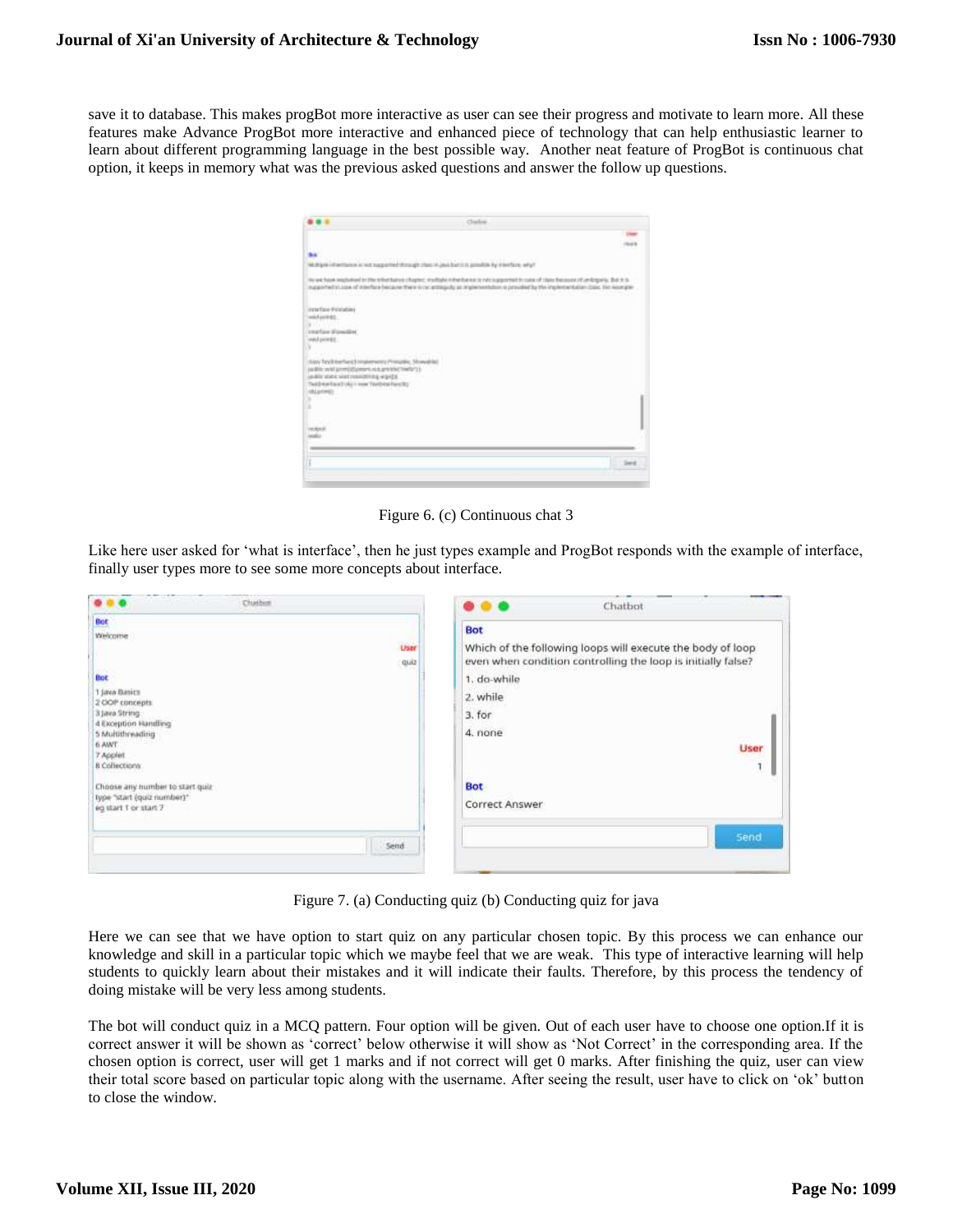

Figure 8. (a) Conducting quiz for  $C++$  (b) Scoreboard

All these features make ProgBot more interactive and enhanced piece of technology that can help enthusiastic learner to learn about programming language in the best possible way. The chatbot is created using python. We have created aiml files where we have stored all the data about specific programming language.



Figure 9. Project Structure

When user asks for a query progbot retrieves data from these aiml files. Thus, data is shown in a organized manner to the user and user can see the relevant answer for the query in a organized manner. Therefore user doesn't have to haphazardly search for the intended data like google search engine. Where people search for one type of things and thousands of results are shown which leads user in a deep confusion. These approach will shown only for the specific topic without showing unnecessary content. Therefore, user will be able to interact and understand about the specific topic, which will make them convenient to learn in this environment.

## IV. Conclusion

ChatBots made a great impact in human life because of their high impact with low cost .Almost all business are develop their own. Our updated ProgBot will continue to serve in best possible way in learning field. It's relatively simple to get one trained and it cuts the cost of operation by 80%, once built it's available 24/7 without little to no maintenance. Our Advance ProgBot is no less than any other chatbots available. It's like a companion, at your disposal ready to teach you programming language whenever you want. Users will feel like chatting with a real person. Due to high impact of availability users can get their answers instantly without scrolling through the unnecessary information of a webpage or turning pages of the book, which may be overwhelming for new users. Intuitiveness of new ProgBot makes it ideal for learning programming language.